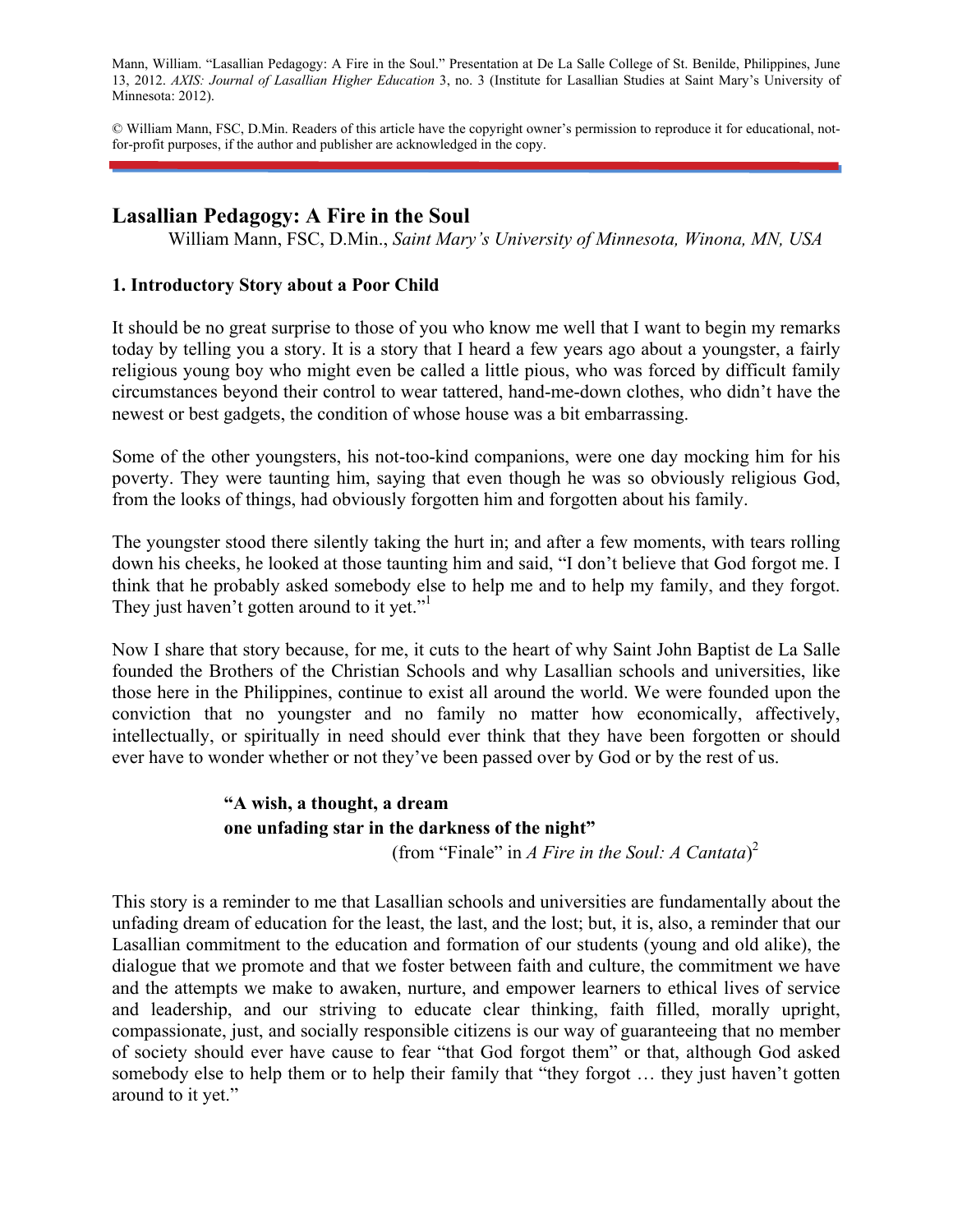#### **2. One Hundred Years of Lasallian Education in the Philippines**

As I sat in the auditorium of De La Salle University a few months ago for a live performance of Von de Guzman & Vicente Garcia Groyon's "A Fire in the Soul: A Cantata,"<sup>3</sup> a celebration of 100 years of Lasallian education in the Philippines, I was, along with the other Lasallian university presidents and rectors gathered from around the world, deeply moved by this story of struggle and sacrifice, the loss of life and the shedding of Lasallian blood during the Second World War, right here in Manila on Taft Avenue.

The anguish of Brother Antonius, haunted by the memory of those events and the suffering of his companions, and the juxtaposition with its consequent awesome flourishing of Lasallian education and mission here in this land called to mind, for me, the struggle of the first Brother teachers with De La Salle, the sacrifices, misunderstandings, abandonment, condemnations, ridicule, hardship, famine and hunger<sup>4</sup> of our beloved confreres, John Baptist de La Salle and his first companions, in seventeenth-century France and the consequent awesome flourishing of our Lasallian educational movement for more than three centuries now all around the globe.

**"When I joined your illustrious brotherhood, I renounced the flag of my birth. I joined a country of teachers that calls its home the planet Earth. For how do you measure a mission? How do you divide a soul?"** (from "A Fire in the Soul" in *A Fire in the Soul: A Cantata*) 5

While recently reading the two-book centennial account of the Lasallian presence here in the Philippines, *With Hearts Aflame* and *The Grace to Touch Hearts*, I was, as the President of Saint Mary's University of Minnesota, keenly aware that we share two of the Lasallian giants of the twentieth century, Brother Benildo Feliciano and Brother Andrew Gonzalez. Both experienced the call to begin their lives as Brothers here in the Philippines. Both were sent abroad to begin their tertiary education in the USA at our college in Minnesota, young Brothers studying at Saint Mary's in Winona, far from home, one delighted in the experience and one already dreaming of life on a larger stage. Both men were prepared and forged as Lasallians, first at home and then abroad. Both men were gifts to this nation and twentieth-century icons for the Lasallian world.

### **3. Lasallian Pedagogy: A Sacred Interaction between Pupil and Teacher**

And so, what is Lasallian pedagogy? It is, first of all, a sacred interaction between pupil and teacher. Lasallian teaching and education is, above all, a gift, a passion, a mission, a calling, a vocation. It is something both mystical and magical, something best understood as a "sacred interaction between pupil and teacher," something that is inspired and that inspires, an energy once tapped into that can be channeled and focused, a fire that burns within, one that needs to be fanned to flame and then tended, and that in the best of situations, if you are really lucky is lived out in a true community of educators that includes teachers and office staff personnel, administrators and cafeteria workers, library aids and coaches....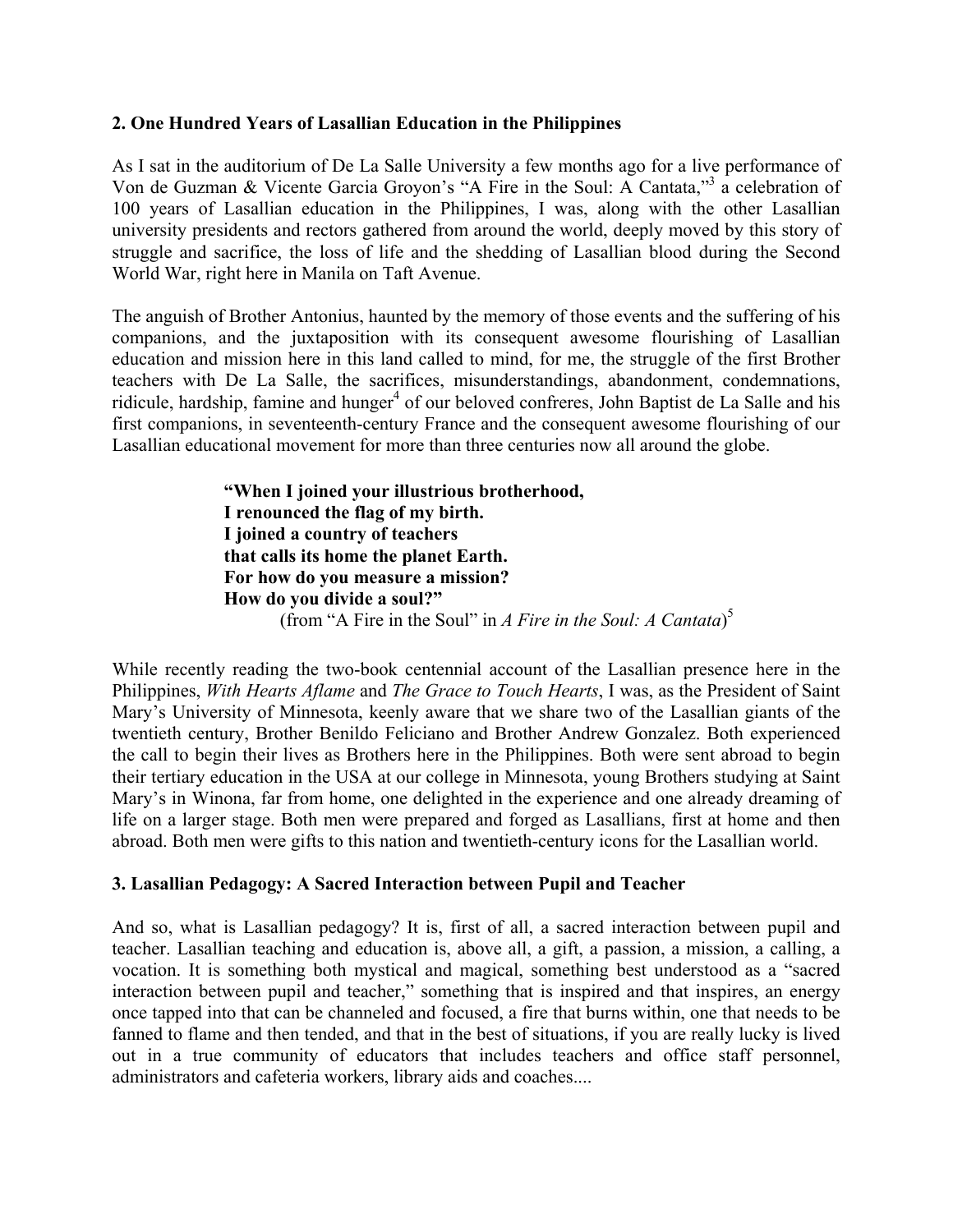Lasallians, from the time of the origins onward, have viewed education as mission and not merely as work or profession. For seventeenth-century French educational innovator John Baptist de La Salle grasped that helping teachers tap into a larger vision of what we do and why we do it,<sup>6</sup> a sense of the awesome nobility of our profession, our vocation, our partnership with parents and guardians, with society and church is the fire that fuels the transforming heritage of Lasallian pedagogy.

### **4. An Innovative Response to Real Human Need**

Lasallian pedagogy is, also, an innovative response to real human need. As Brother Léon Lauraire noted in the first volume of his recent analysis of De La Salle's principal pedagogical writing, *The Conduct of the Christian Schools*,<sup>7</sup> one key characteristic of Lasallian pedagogy is that it is a bold and innovate response to the actual needs of real concrete people. It is a response that is a consequence of perceptive analysis of the reality of specific students, a preferential option for the working class and the poor; but it is one that was always open to the "other poverties" of students.<sup>8</sup>

"Consider," De La Salle wrote,<sup>9</sup> "that it is a practice only too common for the working class and the poor to allow their children to live on their own, roaming all over like vagabonds as long as they are not able to put them to some work; these parents have no concern to send their children to school because their poverty does not allow them to pay teachers, or else, obliged to look for work outside their homes, they have to abandon their children to themselves." This was a world that conflicted with De La Salle's vision of God's love for humanity as expressed in 1 Tm 2:4, a scripture passage in which is expressed the desire of God that all come to the knowledge of truth and that all be saved.<sup>10</sup> Who, then, would announce to them this Good News? Who would be for them the good news that liberated them from the vicious cycle of poverty in which they and their families were trapped? $11$ 

And so it was, we believe, by "the power of the Holy Spirit, [that De La Salle and his companions were] able to commit [themselves] with determination, if not to change the world, at least to change something in [their] world, to contribute to a breaking up of that infernal cycle of which the poor were the victims."<sup>12</sup>

# **"The fire in our soul blazes into infinity and will shine like a star for all eternity"**

(from "Soldiers of Faith" in *A Fire in the Soul: A Cantata*) 13

This mystical vision of education was transformative of the self-awareness and self-worth of students: enhancing their sense of dignity and self-esteem, giving them some power over their own destinies and the financial situation of their families, and preparing them for service to society and Church.<sup>14</sup>

When in the twenty-first century more than one billion people around the globe still suffer the ravages of hunger, malnutrition, illness, illiteracy, and unemployment, wrote our own Brother Peter Phat in his 2006 doctoral dissertation here at the University of San Tomaso,<sup>15</sup> "the cry of the poor is a cry for transforming present social structures from the standpoint of those most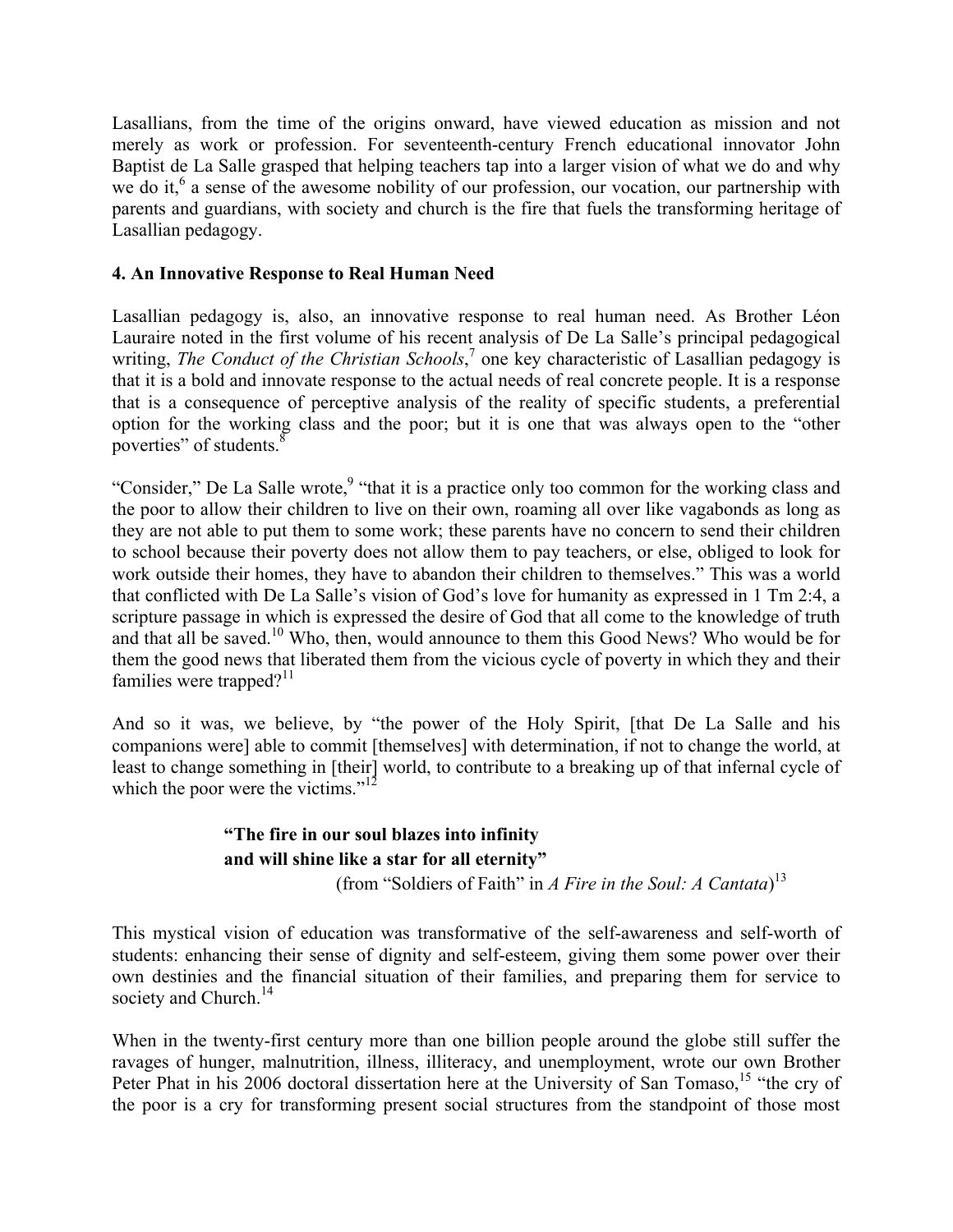concerned – the oppressed." The option for the poor, he continued, is "in a special way [and once again], the will of God for our generation." Those "on the margin, [continue to] cry out in lament about the injustice systems, evoke the memory of God's plan for creation and the Church, and energize hope to strive toward the Kingdom of God."<sup>16</sup>

### **5. Schools Functioning in a Spirit of Community, Association, & Solidarity**

Lasallian pedagogy is grounded in a vision of schools functioning in a spirit of community, association, and solidarity. A second key characteristic of Lasallian pedagogy, highlighted by Brother Léon in the second volume of his analysis of *The Conduct of the Christian Schools*, was that it is a community project, a collective and concerted undertaking.17 And the formulation of the Conduct, something accomplished by the most competent and most experienced Brother teachers, was both a profane and a religious project. The witness of the service of the poor gives credibility and the proclamation of the Word makes intelligible the Good News of the Gospel.

According to Brother Léon, Lasallian pedagogy has a threefold aim: humanization, liberation, and evangelization; and, as such, it is a social, professional, and ecclesial process.<sup>18</sup> In addition, the Lasallian educational project demands competence and skill; it requires that you be a role model ("example makes a much greater impression on the mind and hearts than words"<sup>19</sup>); it functions in everyday life by a spirit of association and solidarity.<sup>20</sup>

Dr. Kristopher White of California in his 2011 doctoral dissertation at the University of San Francisco<sup>21</sup> identifies the seven key dimensions of Lasallian pedagogy as: a) studentcenteredness, b) holistic education, c) constructive scaffolding, d) collaboration, e) social justice,<sup>22</sup> f) relevancy, and g) discipleship; and he calls these "the complex, pragmatic, radical educational vision of De La Salle for the twenty-first century."23

Much of recent Lasallian scholarship, he posits, has been overly focused on the spiritual dimension of Lasallian education and the dispositions necessary to be a Lasallian educator to the detriment of the practice of Lasallian pedagogy in terms of how Lasallian pedagogy informs teachers in the design of curriculum and the content of classroom instruction.<sup>24</sup> He cautions that the real need today is for the community of Lasallian educators to work together in solidarity to understand what Lasallian pedagogy will signify moving forward with its present-day meanings and possibilities.<sup>25</sup>

### **6. The Success of the Schools Depended on the Quality of the Teachers**

A third key characteristic of Lasallian pedagogy, highlighted by Brother Léon in the third volume of his study of the Conduct,  $26$  was that the success of the schools depended on the quality of the teachers; and this required their initial and ongoing formation.27

Charles Démia of Lyon, a cleric and contemporary of De La Salle's, wrote in 1688 about the poor condition of teachers in seventeen-century France. "We see today, unfortunately, the holy and exalted teaching vocation given over to anyone who comes along, just because he happens to be able to read and write. Although these teachers are often in poor health and bad straits and perhaps addicted to vice as well, we do not hesitate to hand over to them the care of our young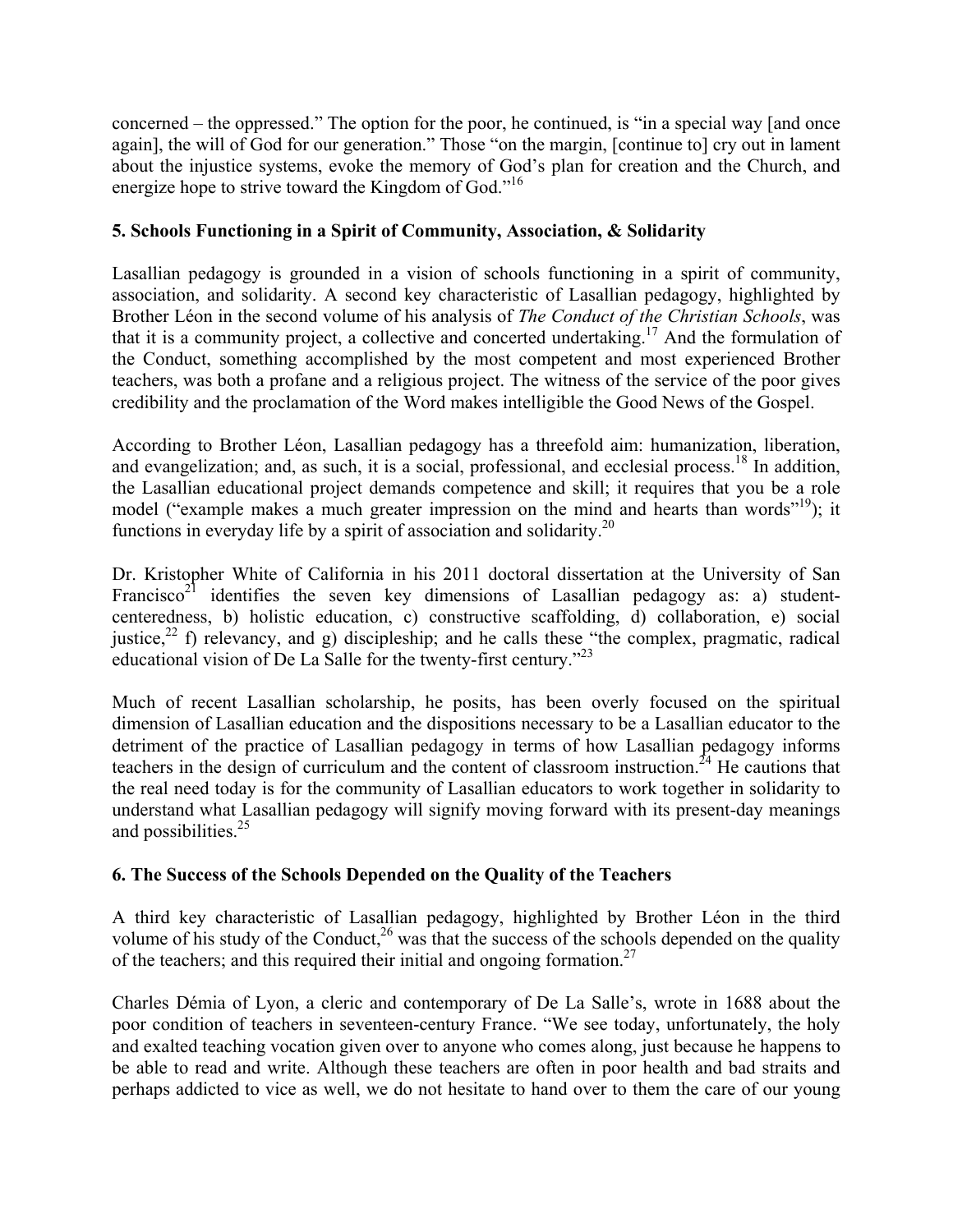people. We do not seem to realize that by doing something to help these wretches, we are doing a real harm to the public at large ... No wonder that the occupation [of teaching] is so despised, when it is so often undertaken by people who are so miserable, unknown, and of no quality whatsoever<sup>"28</sup>

De La Salle's main concern all throughout his life was the formation and accompaniment of teachers. For him, it was direct and personal; it was lived out in community; it was why they communicated by monthly letters; and it was accomplished by visits, significant gatherings, and retreats of the Brother teachers.<sup>29</sup>

A professor at Saint Mary's University of Minnesota – one of my colleagues – recently expressed it like this: "De La Salle was able to develop untrained, under-educated, ill-mannered tradesmen to be effective educators of boys from poor and working class families. He accomplished this through a systematized, goal-oriented, evidence-based approach where teacher development and evaluation were inter-dependent and provided continual evidence of improvement and efficacy."<sup>30</sup>

In addressing the question of faculty development, Dr. Susan Hines concludes that "De La Salle's teacher development practices suggest it is essential to reduce [the inherently complex dynamic of variables present within teachers, students, and organizational structures] by a) developing a unified direction, b) establishing a shared vision and common understanding of good teaching, c) designing faculty development to promote a dedication to improvement, and d) measuring perpetual growth through continual feedback loops using communities of practice."<sup>31</sup>

### **7. A Few Closing Comments**

Ours is a vast worldwide educational network that can and does make the world a better place. We have some one million students in over 80 countries. Approximately one hundred thousand of them are here in the Philippines. Some institutions are educational centers of awe-inspiring academic excellence.<sup>32</sup> Others are educational centers of creative and heroic response to urgent need.33

**"Walk with me, dear brother[s and sisters], link your arm with mine. We go forth to do God's work to complete his grand design!"**  (from "Finale" in *A Fire in the Soul: A Cantata*) 34

A momentum for partnership all around the globe is building. As expressed in the words of your centennial cantata: "Walk with me, dear brothers [and sisters], link your arms with mine. We go forth to do God's work to complete his grand design." The desire on the part of Lasallians to participate more intentionally continues to grow. We want to do something great together – Brothers and Lasallian Partners around the globe; members of Boards of Trustees, parents, and former students; teachers, coaches, counselors, secretaries and support staff; Young Lasallians and our older friends.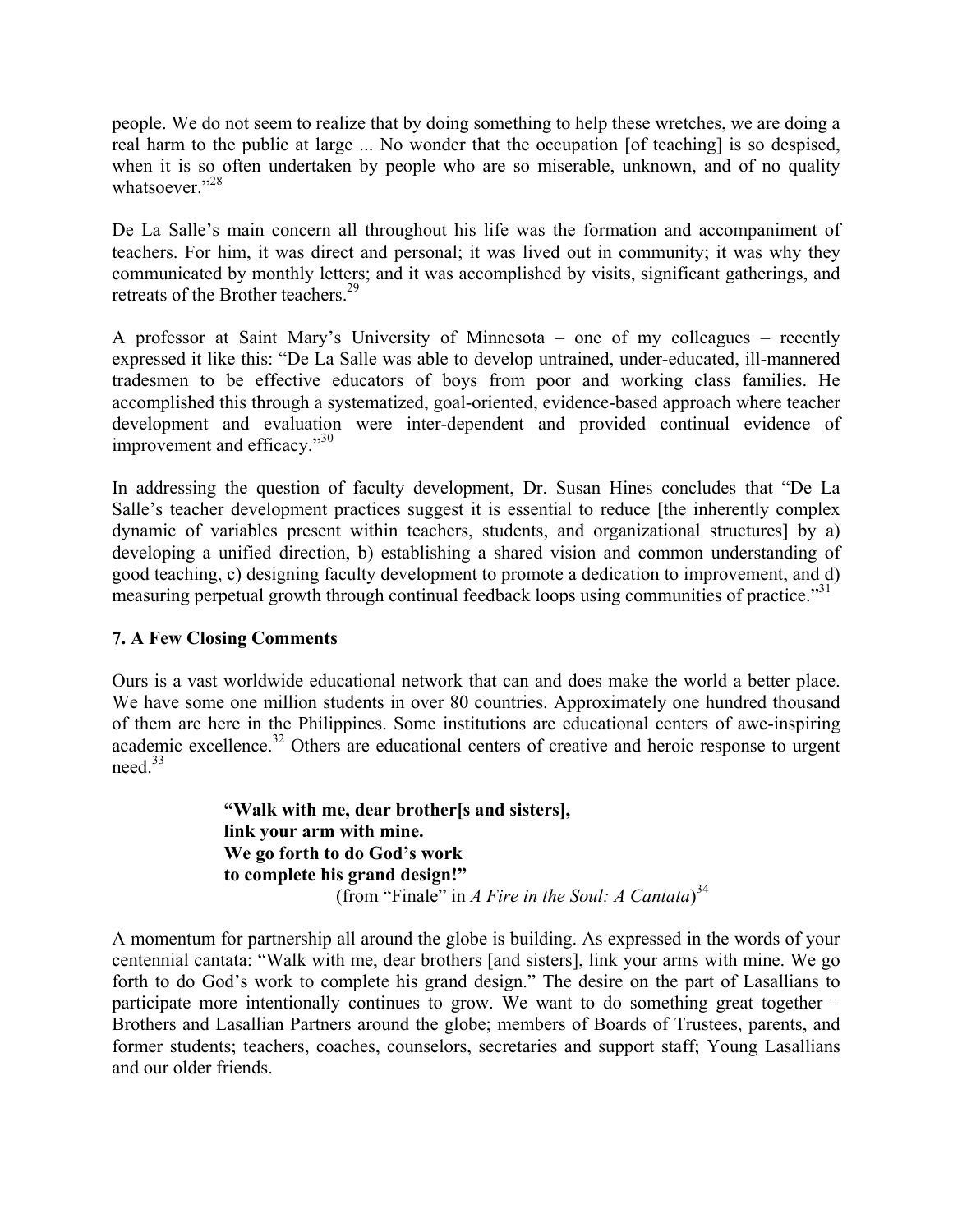Know that the Lasallian Family in the Philippines is known and esteemed by many around the Lasallian world, myself included, for the good work that you do each and every day for the young, for the adult learner, and for their families in the classroom or in the office, in the cafeteria or in the corridors, on the playing fields or in other co-curricular activities.

Our world, our Church, and our countries, our young and the poor and their families, deserve a better education than is on offer across much of the globe. As Brother Álvaro Rodríguez, Superior General, said in his 2012 address here in the Philippines to the international gathering of presidents and rectors of Lasallian universities: "Our universities [and, by extension, our schools] should dream about a better world, question inhuman structures and ideologies, and collaborate so that a new world is born."<sup>35</sup>

And so let's not forget that the God of history, the God of the poor, raised up our Lasallian Family in the Church and in the world so that all of the children of God might know "what it means to experience a genuinely human life and a renewed Christianity<sup>36</sup> and so that no youngster and no family and so that no student or adult learner – no matter how economically, affectively, intellectually, or spiritually in need – should ever think that they have been forgotten or should ever have to wonder whether or not they've been passed over by God or by the rest of us. This is the fire that fuels the transforming heritage of Lasallian pedagogy.

God bless the Lasallian mission and Lasallian Family here in the Philippines! May the fire in your souls continue to burn bright! Congratulations on the many accomplishments celebrated during this Centennial Year! Thank you for your kind attention!

#### **Notes**

1. Cf. John Fuellenbach SVD, *Throw Fire* (Manilla, Philippines: Logos Publications, 1998).

2. Von de Guzman and Vicente Garcia Groyon, *A Fire in the Soul: A Cantata* (Lasallian Philippines Centennial, 2011-2012).

3. International Association of Lasallian Universities, Encuentro X, Manila, 26 February to 1 March 2012.

4. We concentrate on 1694 as the anniversary of the Vow of Association for the Educational Service of the Poor and sometimes forget the backdrop against which this occurred. It is estimated that between 1.3 and 3 million of 22 million French people died in the awful cold and famine of 1693-1694.

5. Von de Guzman and Vicente Garcia Groyon, *A Fire in the Soul: A Cantata* (Lasallian Philippines Centennial, 2011-2012).

6. Cf. *Meditations for the Time of Retreat* for images of educators as "ambassadors" of a world not yet realized, "architects" of a new tomorrow, and "good shepherds" seeking out the lost and excluded.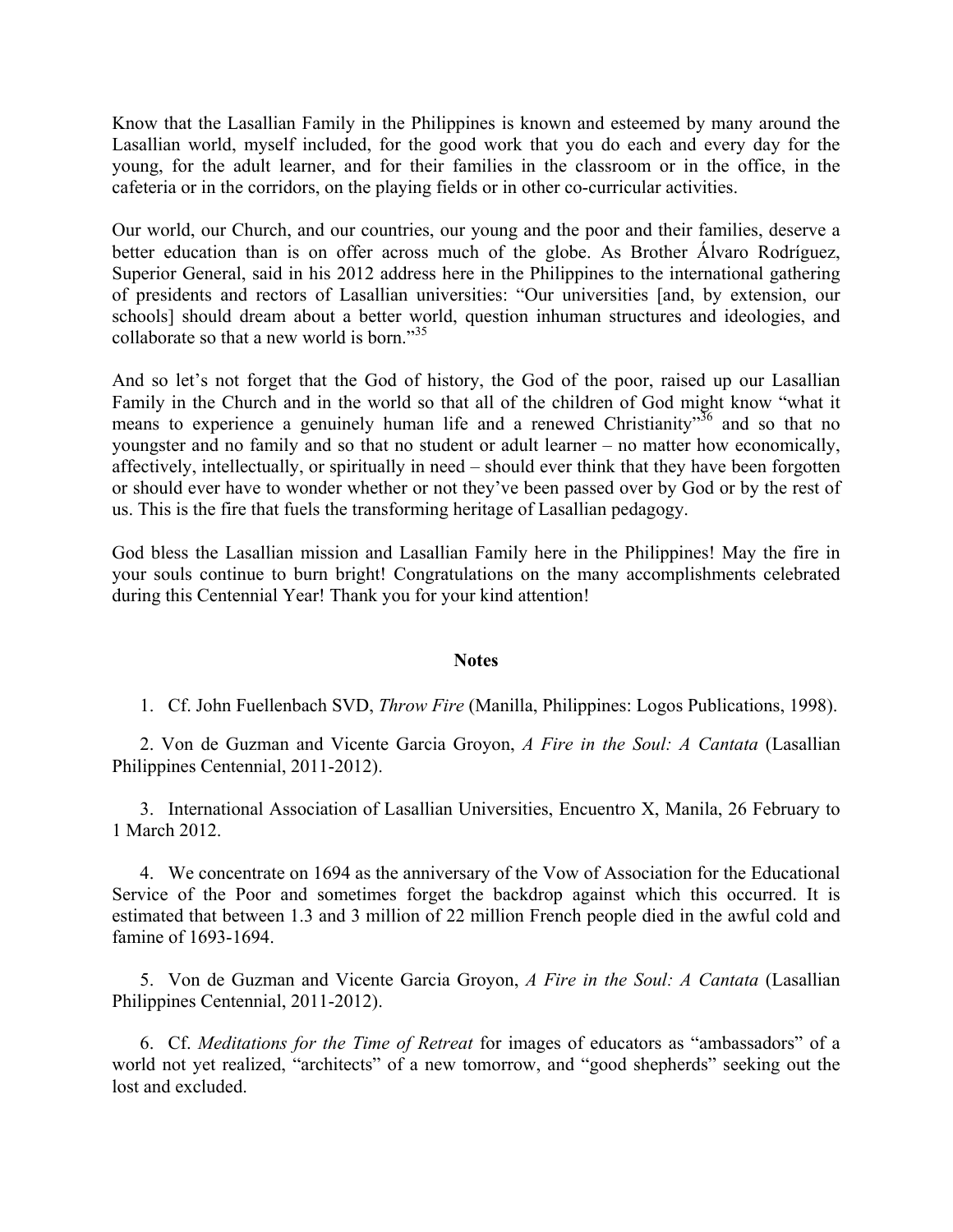7. *Cahiers Lasalliens (CL)* 61: *The Conduct of Schools, A Contextual Approach* (Rome 2008 Translation) by Brother Léon Lauraire,

8. For example, the Sunday schools for older brothers who had missed out on the possibility of what was now on offer for their younger brothers, the delinquent center for wayward youngsters and adults at Saint Yon, or the schools for the children of merchants in Marseille and Rouen.

9. Cf. *Meditations for the Time of Retreat* by John Baptist de La Salle.

10. Cf. *Meditations* 193.

11. Who would help them to come to know this truth? Who would teach them the skills, the civility and the politeness, and the correct pronunciation that would make entrance into society a possibility? Who would teach them the reading, writing, and counting that would allow them a greater sense of their own dignity?

12. Brother Michel Sauvage, "The Gospel Journey of John Baptist de La Salle" in *Spirituality in the Time of John Baptist de La Salle* (Landover, MD: Lasallian Publications, 1999), pp. 239-240.

13. Von de Guzman and Vicente Garcia Groyon, *A Fire in the Soul: A Cantata* (Lasallian Philippines Centennial, 2011-2012).

14. CL 61, p. 26.

15. Peter Nguyen van Phat, *The Prophetic Role of the De La Salle Brothers Among the Poor in Vietnam.* S.T.D. dissertation, University of Santo Tomas, Philippines, 2006.

16. Peter Nguyen van Phat, pp. 1-2, 3, 172.

17. CL 62: *The Conduct of Schools, Pedagogical Approach* (Rome 2006 Translation) by Brother Léon Lauraire.

18. CL 62, pp. 189, 204.

19. *Meditations for the Time of Retreat* by John Baptist de La Salle.

20. CL 62, pp. 246-250.

21. Kristopher White, *The Frequency of Implementation of Lasallian Pedagogy in Traditional College-Preparatory High Schools Sponsored by the De La Salle Christian Brothers in the United States.* Ed.D. dissertation, University of San Francisco, 2011.

22. Faith has a social dimension.